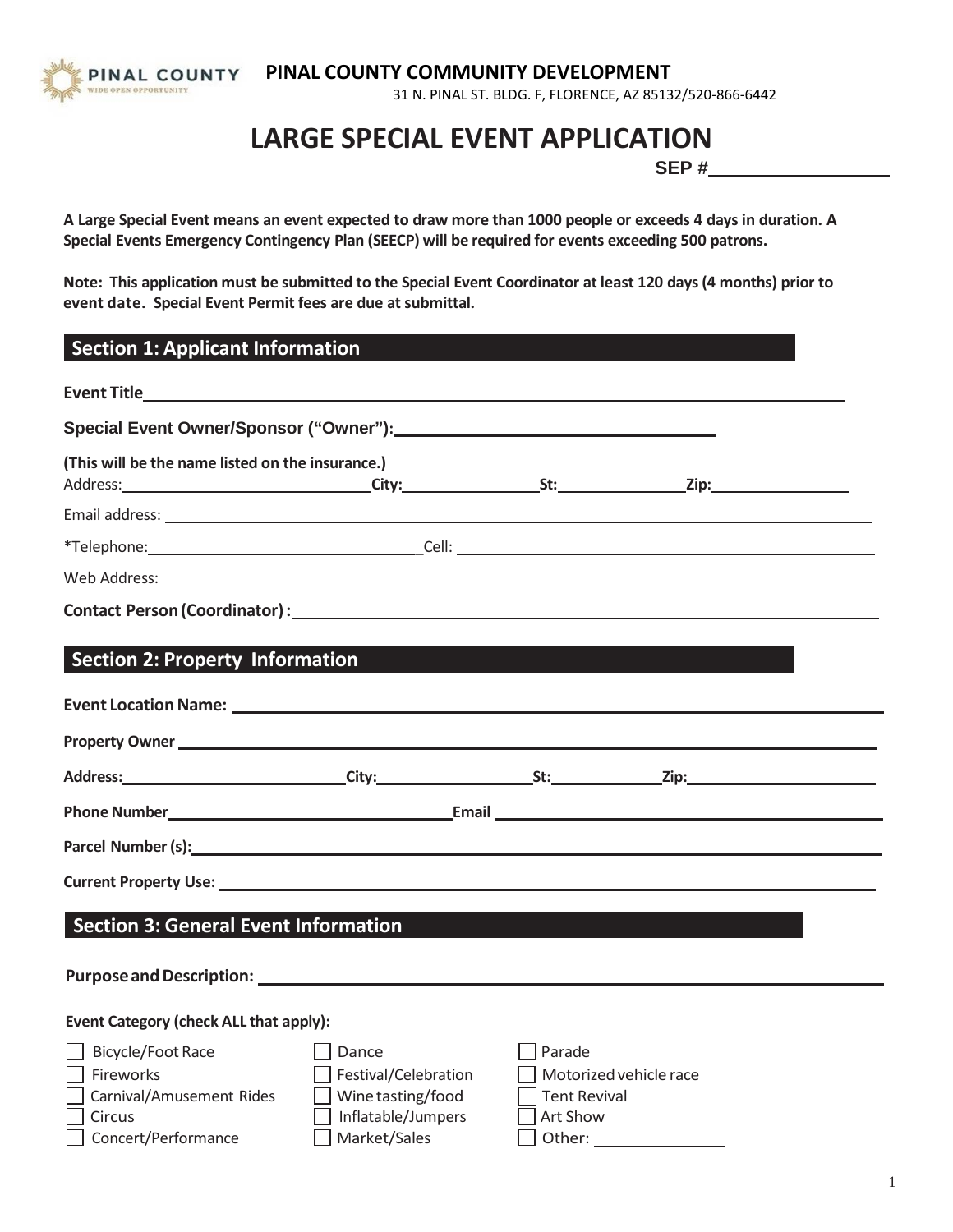Please attach a site plan(s) showing all pertinent event features such as parking areas, tents, structures, vendor locations, location of portable restrooms and showers, carnival rides, camping areas, security staging, medical stations, helipads, ingress and egress routes, major adjacent streets or highways, railroads or washes, band or recreational centers, seating areas, and fireworks shows. Be as complete and detailed as possible as this will explain the layout of your event to many departments.

| Anticipated Attendance: Per Hour (peak) Per Day total: 1992                                                                                                                                                |                                                               |                               |                                                                                                      |                       |
|------------------------------------------------------------------------------------------------------------------------------------------------------------------------------------------------------------|---------------------------------------------------------------|-------------------------------|------------------------------------------------------------------------------------------------------|-----------------------|
| Is there entertainment associated with your event? Yes $\Box$                                                                                                                                              |                                                               | $No$                          |                                                                                                      |                       |
| $\Box$ If yes, please indicate the types of entertainment                                                                                                                                                  |                                                               |                               |                                                                                                      |                       |
| (Check all that apply):                                                                                                                                                                                    | Live Music                                                    | <b>Theatrical Performance</b> | Disc Jockey (DJ)<br>Dancing                                                                          | Children's Activities |
| Will there be ADA accessible parking and pedestrian aisles throughout your event? The aisle should include accessibility                                                                                   |                                                               |                               |                                                                                                      |                       |
| to food areas, restrooms, and parking lots? Yes $\Box$ No $\Box$                                                                                                                                           |                                                               |                               |                                                                                                      |                       |
| Will you be constructing any temporary structures for your event such as stages, towers, bleachers or platforms?                                                                                           |                                                               |                               |                                                                                                      |                       |
| $Yes \tNo$                                                                                                                                                                                                 |                                                               |                               |                                                                                                      |                       |
| Will you have any tents? $Yes \Box \ No \Box$ what sizes and how many of each?                                                                                                                             |                                                               |                               |                                                                                                      |                       |
| Does your event require electricity? Yes $\Box$ No $\Box$                                                                                                                                                  |                                                               |                               |                                                                                                      |                       |
| What type of electrical will be supplied?                                                                                                                                                                  |                                                               |                               |                                                                                                      |                       |
| Metered                                                                                                                                                                                                    | □ Generators (how many?<br>□ Extension cords                  |                               |                                                                                                      | $\Box$ Spider box     |
| Section 4: Public Works-Street or Right-of-Way Information                                                                                                                                                 |                                                               |                               |                                                                                                      |                       |
| Does your event utilize any State, County or City rights of way, causing any detours or closures?<br>(You may be required to obtain a Rights-of-Way permit from each jurisdiction.)                        |                                                               |                               |                                                                                                      | Yes $  \;  $<br>No    |
| If yes, please ATTACH a traffic control plan, which indicates all streets you are requesting to use and/or<br>close. Date(s) of use: $\_\_$                                                                |                                                               |                               |                                                                                                      |                       |
| Does your event utilize a state highway for access or as part of the event? Yes $\Box$<br>If yes, a copy of the Arizona Department of Transportation (ADOT) permit must be included with this application. |                                                               |                               | $No$                                                                                                 |                       |
| At the discretion of the Public Works Department, applicant may be required to provide the following:                                                                                                      | Site map/route map of event including date and time of event. |                               |                                                                                                      |                       |
|                                                                                                                                                                                                            |                                                               |                               | Traffic control plan in concurrence with the latest edition of the Manual on Uniform Traffic Control |                       |

- Traffic control plan in concurrence with the latest edition of the Manual on Uniform Traffic Control Devices (MUTCD). Include the name and number of the person responsible for the set up and maintenance of traffic control.
- Proof of insurance.
- Contact information for event emergency contact.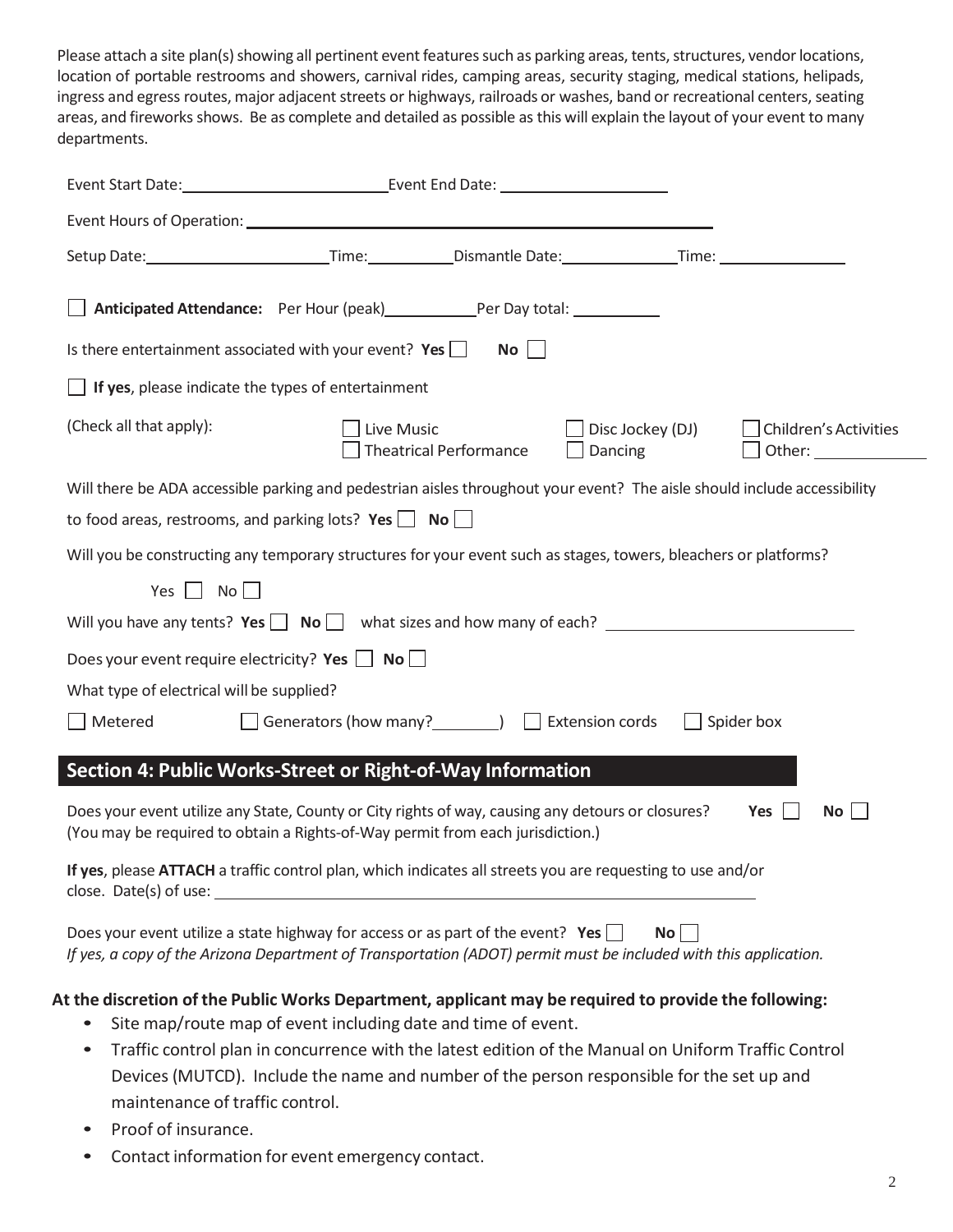## **Section 5: Air Quality Information**

| No   If "yes", complete the Air Quality Special Event Checklist available<br>Yes $  \cdot  $<br>at: http://www.pinalcountyaz.gov/AirQuality/Documents/Dust/Special%20event%20application.pdf<br>Call 520-866-6929 for more information.                                                                                                                                                                                                                                                                        |
|----------------------------------------------------------------------------------------------------------------------------------------------------------------------------------------------------------------------------------------------------------------------------------------------------------------------------------------------------------------------------------------------------------------------------------------------------------------------------------------------------------------|
| <b>Section 6: Alcoholic Beverage Information</b>                                                                                                                                                                                                                                                                                                                                                                                                                                                               |
| Will participants be allowed to bring alcoholic beverages to your events?<br>No <sub>1</sub><br>Yes<br>Does your event utilize on site <b>SALE</b> of alcoholic beverages? <b>Yes</b> $\Box$<br>$\mathsf{No}$                                                                                                                                                                                                                                                                                                  |
| If yes to either of the above questions, please select all that apply: $\Box$ Liquor/Spirits $\Box$ Beer $\Box$ Wine<br>Have State permits for selling alcohol been applied for? Yes $\Box$<br>$\mathsf{No}$                                                                                                                                                                                                                                                                                                   |
| Information regarding a liquor license can be found at http://www.azliquor.gov/licensing/.<br>Has permission been granted by property owner to allow sales of alcohol on site? Yes $\Box$<br>$\mathsf{No}$                                                                                                                                                                                                                                                                                                     |
| <b>Section 7: Environmental-Food</b>                                                                                                                                                                                                                                                                                                                                                                                                                                                                           |
| Will your event have any food booths where food is being prepared/cooked? Yes $\Box$<br>$\mathsf{No}$                                                                                                                                                                                                                                                                                                                                                                                                          |
| If yes, how many food booths?                                                                                                                                                                                                                                                                                                                                                                                                                                                                                  |
| Which of the following services will be supplied to or utilized by the food vendors?                                                                                                                                                                                                                                                                                                                                                                                                                           |
| Electricity   Grease disposal   Garbage disposal   Appropriate Fire Extinguishers<br>  Water<br>Propane                                                                                                                                                                                                                                                                                                                                                                                                        |
| You will be required to submit to Pinal County Environmental Health at least 2 weeks prior to the event temporary food<br>booth permits for each food vendor. NOTE: If you are using any food vendors from outside Pinal County, they will be required<br>to obtain temporary food vendor permits also. http://pinalcountyaz.gov/EnvironmentalHealth/Pages/Documents.aspx                                                                                                                                      |
| <b>Section 8: Aquifer Protection-Sanitation</b>                                                                                                                                                                                                                                                                                                                                                                                                                                                                |
| Will there be portable showers at this event? Yes $\Box$ No $\Box$ Will there be portable restrooms on site? Yes $\Box$<br>$N$ o $\vert$ $\vert$                                                                                                                                                                                                                                                                                                                                                               |
| $\begin{array}{ccc} \hline \end{array}$ $\begin{array}{ccc} \hline \end{array}$ $\begin{array}{ccc} \hline \end{array}$ $\begin{array}{ccc} \hline \end{array}$ $\begin{array}{ccc} \hline \end{array}$ $\begin{array}{ccc} \hline \end{array}$ $\begin{array}{ccc} \hline \end{array}$ $\begin{array}{ccc} \hline \end{array}$ $\begin{array}{ccc} \hline \end{array}$ $\begin{array}{ccc} \hline \end{array}$ $\begin{array}{ccc} \hline \end{array}$ $\begin{array}{ccc} \hline \end{array}$ $\begin{array$ |

| Fully contained? Yes $\Box$ No Grey water removal?<br>If yes, # of showers: |           |                    | $\mathsf{No}$    <br>Yes $ $                                  |  |
|-----------------------------------------------------------------------------|-----------|--------------------|---------------------------------------------------------------|--|
| Will permanent structure restrooms be utilized for this event?              |           | Yes  <br>$N$ o $ $ |                                                               |  |
| If yes, please provide the number of fixtures: Toilets                      |           | Urinals            | <b>Sinks</b>                                                  |  |
| Will restrooms be provided in adjacent building (s)? Yes $\Box$             | Noll      |                    |                                                               |  |
| Total number of: portable restroom units:                                   |           |                    | ADA portable restroom units  Portable Restroom Unit Provider: |  |
| Total number of trash cans:                                                 | Dumpsters |                    |                                                               |  |

Please ATTACH an agreement between your organization and portable restroom provider that includes the number of restrooms to be provided. Please note that for events held in parks, portable restrooms must be removed in a timely manner after the event.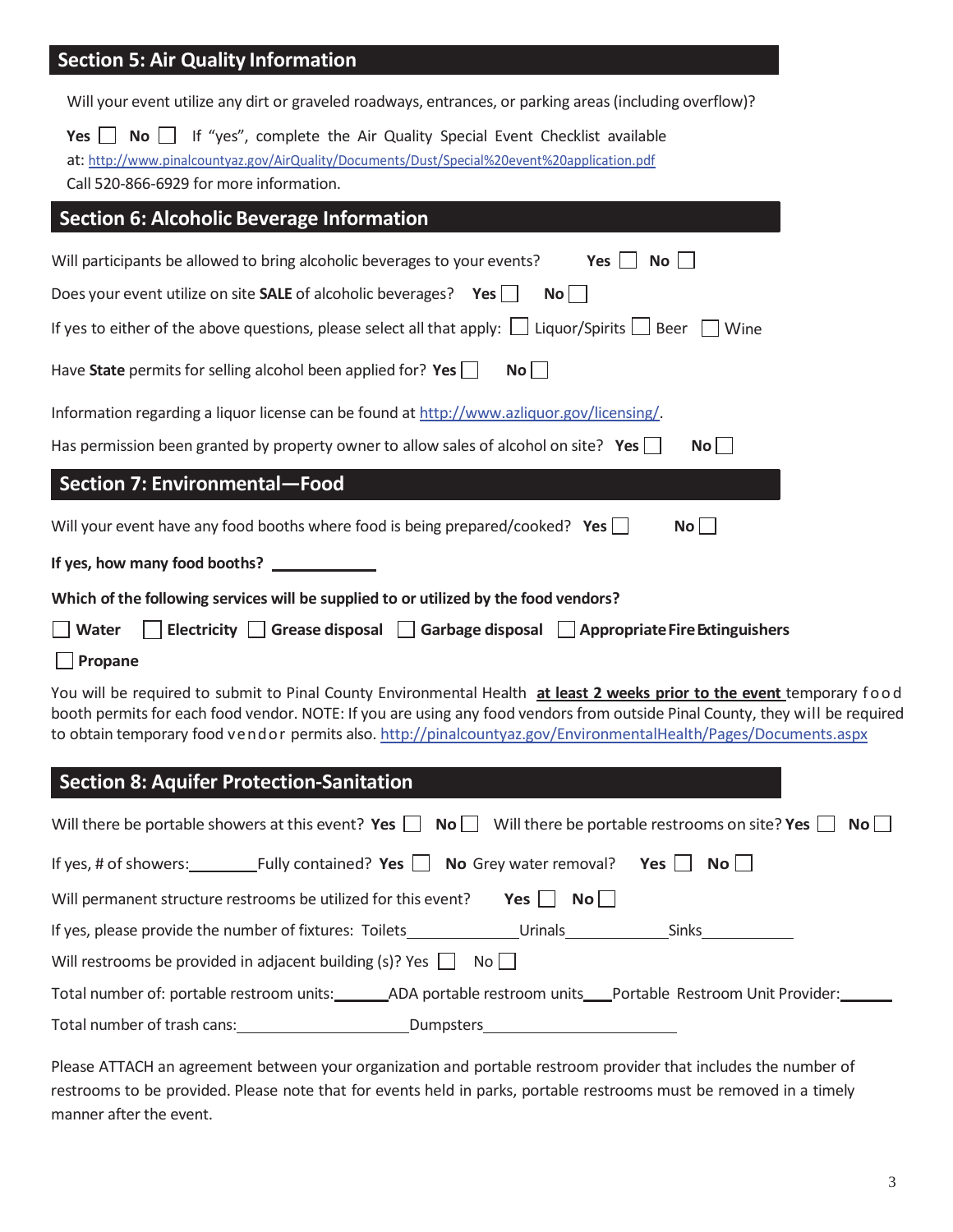#### **Section 9: Fireworks, Open Fire and Camping Information**

Does your event include the use of fireworks (i.e. fireworks, rockets, lasers, or other pyrotechnics)? **Yes**  $\Box$  **No** 

| If yes, you will be required to obtain a fireworks permit from Pinal County Board of Supervisors prior to all fireworks |
|-------------------------------------------------------------------------------------------------------------------------|
| exhibitions. Please describe pyrotechnics use:                                                                          |
|                                                                                                                         |

| Will your event have overnight camping? Yes $\Box$ No $\Box$ Number of campsites: |  |  |
|-----------------------------------------------------------------------------------|--|--|
|                                                                                   |  |  |

Will your event include any open fires (i.e. campfires, bonfires, etc)? **Yes**  $\Box$  **No** $\Box$ 

Note: Bonfires require a government agency sponsor; campfires must be less than 3 feet in diameter and 2 feet in height. Please describe types of fires that are planned:

\*\*\*If your event will have fireworks and/or open fires you will be required to have on-site fire protection services from a fire department. Please provide a signed copy of the fire protection services contract with this application.

## **Section 10: Security and Medical Plan**

| Do you have a contract in place for their services? Yes $\Box$ No $\Box$                                             |
|----------------------------------------------------------------------------------------------------------------------|
| security staff to provide security for your event? Yes $\Box$ No $\Box$                                              |
| Have you contacted Pinal County Sheriff's Office (PCSO) regarding the requirements for obtaining Deputies or private |

**Please include a copy of all contracts with this application. Note: PCSO may require you to sign a contract for their services.**

**Number** of PCSO personnel: **Number of private security** personnel: <u>Number</u> **0** 

Has the sponsor contracted with a medical provider, such as an ambulance provider, a fire department or a private medical provider, for medical support for your event? Yes  $\Box$  No  $\Box$ 

\*\*\*If yes, please provide a copy of all contracts from the medical providers. The contracts must include 24 hour emergency contact information for on-site medical supervisors; number, size and operation hours of the medical stations; number of ambulances; number of personnel and work schedule; type of medical equipment and supplies utilized by medical personnel for the event.

**Emergency contact for medical service provider DURING event:** Name Number

Please indicate the following:

|                       | Total number of medical personnel for the event:              |                                                | Number of Paramedics: Number of Paramedics:                                                                     |
|-----------------------|---------------------------------------------------------------|------------------------------------------------|-----------------------------------------------------------------------------------------------------------------|
|                       |                                                               |                                                | Number of EMTs:_________Number of ambulances:_________Number of helipads:____GPS coordinates of helipads: _____ |
|                       |                                                               |                                                | Number of medical stations: Medical station shall provide basic necessities such as water, a place to lie       |
|                       | down, a tent for protection, heating and/or cooling, etc.     |                                                |                                                                                                                 |
|                       | Mobile Medical Teams (a medical team = 1 Paramedic and 1 EMT) |                                                |                                                                                                                 |
| Number of foot teams: |                                                               | _Number of cart teams: Number of bike teams: _ |                                                                                                                 |

Please note that Emergency Management and Public Health will work with you to create an efficient medical and **emergency plan for your event.**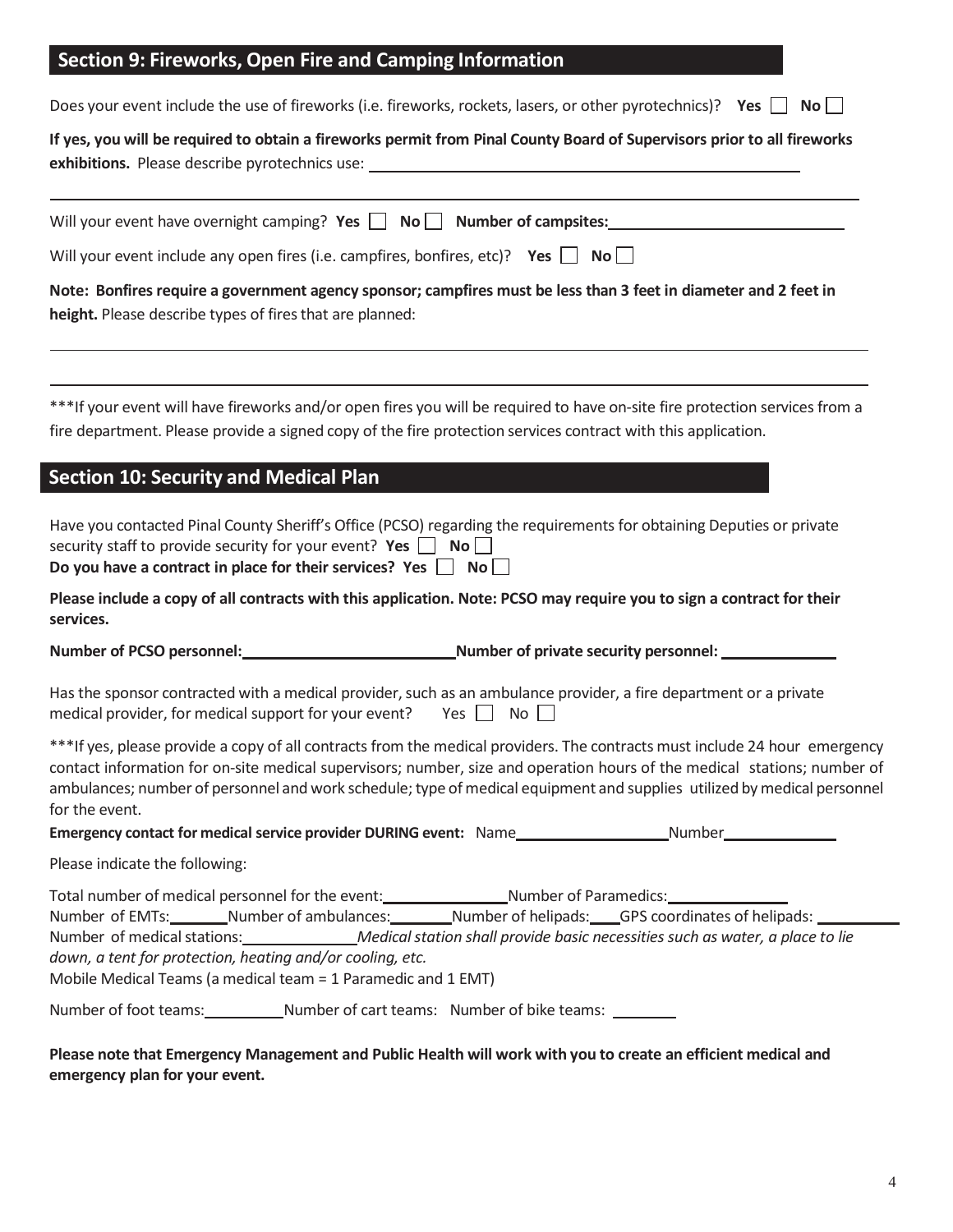### **Section 11: Insurance Requirements**

The Pinal County Risk Manager, at Risk Manager's sole discretion, will determine insurance requirements for a Special Event following receipt of a Special Event Application/Permit. Insurance requirements apply to Special Event vendors, amusement ride companies and fireworks producers, their contractors and subcontractors as well as Special Event Owners/Sponsors. Requirements will depend, including but not limited to, on hazards and exposures associated with the specific Special Event.

Minimum required insurance shall be provided by companies licensed in the State of Arizona with a current AM Best, Inc. rating of A VII or better. Pinal County, its employees, volunteers and officials shall be named additional insured on all insurance policies except workers' compensation, and, except for automobile liability, Pinal County's additional insured status shall include premises liability and products/completed operations.

Coverage's shall be primary and non-contributory with respect to any other insurance available to Pinal County, its employees, volunteers and officials and shall include a waiver of rights of recovery or subrogation against Pinal County, its officials, volunteers and employees without limitation for any and all claims, damages, losses, liabilities or expenses relating to, arising from, resulting from, or alleged to have arisen or resulted from, this Special Event.

#### **Original copies of certificates of insurance and additional insured endorsements must be received by Pinal County Risk Management at least fifteen (15) working days prior to the event.**

Minimum insurance requirements for any Special Event requiring a Special Event Application/Permit are listed below. Additional insurance or insurance limits and conditions may be required at the sole discretion of the Pinal County Risk Manager. The minimum insurance requirements of Pinal County do not limit the indemnity provisions of this Special Event Application/Permit and agreements. Pinal County does not represent that the minimum required insurance is adequate to protect the interests of any Special Event Owner/Sponsor, producer, vendor, their contractors or subcontractors or any other person or entity.

#### **MINIMUM INSURANCE REQUIREMENTS:**

**Commercial General Liability** (occurrence form) including products/completed operations, premises liability, broad form property damage and contractual liability:

| <b>Small Event:</b>      | \$1,000,000 per occurrence, \$2,000,000 products/completed operations<br>aggregate, \$2,000,000 general aggregate |
|--------------------------|-------------------------------------------------------------------------------------------------------------------|
| Large Event:             | \$3,000,000 per occurrence, \$6,000,000 products/competed operations<br>aggregate, \$6,000,000 general aggregate  |
| <b>Very Large Event:</b> | \$5,000,000 per occurrence, \$5,000,000 products/competed operations<br>aggregate, \$10,000,000 general aggregate |

Other liability insurance if applicable:

Liquor Liability:

| Liability.<br><b>Small Event:</b> | \$1,000,000 per occurrence, \$2,000,000 products/completed operations<br>aggregate, \$2,000,000 general aggregate                           |
|-----------------------------------|---------------------------------------------------------------------------------------------------------------------------------------------|
| <b>Large Event:</b>               | \$3,000,000 per occurrence, \$6,000,000 products/competed operations<br>aggregate, \$6,000,000 general aggregate                            |
| <b>Very Large Event:</b>          | \$5,000,000 per occurrence, \$10,000,000 products/completed operations<br>aggregate, \$10,000,000 general aggregate                         |
| <b>Fireworks production:</b>      | \$3,000,000 per occurrence, \$6,000,000 products/completed operations<br>aggregate, \$6,000,000 general aggregate                           |
|                                   | Carnival/amusement rides: \$3,000,000 per occurrence, \$6,000,000 products/completed operations<br>aggregate, \$6,000,000 general aggregate |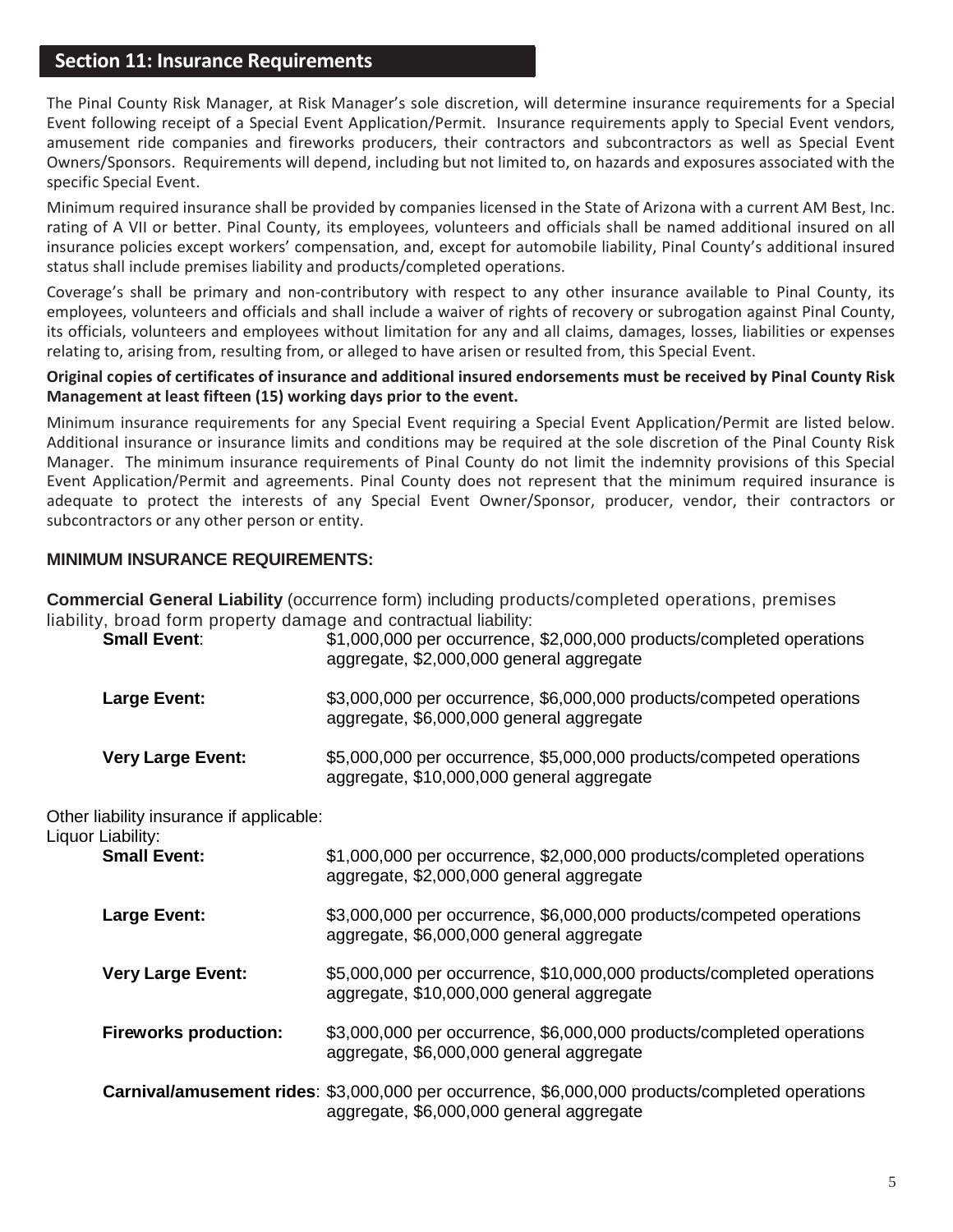**Automobile Liability Insurance:** Covering any automobiles or trucks used for the event: \$1,000,000 combined single limit including hired and non-owned auto

**Workers' Compensation Insurance:** Statutory limits and including Employer's Liability insurance of \$1,000,000 each accident, \$1,000,000 each disease and \$1,000,000 disease policy limits

#### **INDEMNIFICATION**

In consideration of the approval of a Special Event Application/Permit by Pinal County, to the fullest extent permitted by law, the Special Event Owner/Sponsor ("Owner") shall indemnify, defend, save and hold harmless Pinal County, its officials, agents, employees and volunteers ("County") without limitation from and against any and all claims, actions, liabilities, damages, losses, or expenses including but not limited to court costs, attorneys' fees, and costs of claim processing, investigation and litigation relating to, arising from, resulting from or alleged to have arisen or resulted from, the Special Event or caused, or alleged to have been caused, in whole or in part, by the acts or omissions of the County or Special Event Owner/Sponsor or any of their officials, owners, directors, employees, agents, contractors, subcontractors, invitees, participants or volunteers. It is agreed that Special Event Owner/Sponsor will be responsible for primary loss investigation, defense and judgment costs where this indemnification is applicable. Special Event Owner/Sponsor agrees to waive all rights of subrogation against County for losses arising or resulting from the Special Event.

#### **OTHER GENERAL RISK MANAGEMENT REQUIREMENTS:**

**County Property:** This Special Event Application/Permit is for Pinal County property and shall not be construed as authorization for use of adjacent private or public property, grounds or land. Special Event Owner/Sponsor shall be responsible for obtaining all necessary permits or agreements.

**Damage to Pinal County Property:** Special Event Owner/Sponsor will promptly compensate or reimburse Pinal County the full amount of any damage to, or loss of use of, Pinal County buildings, facilities, grounds, lands, water or property caused by Special Event Owner/Sponsor, its officers, officials, employees, members, guests, invitees or participants.

Compensation or reimbursement to Pinal County shall also include, but not limited to, restoration, clean-up, abatement, remedial action, legal fees and expenses or fines.

**Damage to Special Event Owner/Sponsor Property:** Pinal County shall not be responsible for loss of, damage to, or loss of use of tangible or intangible property of Special Event Owner/Sponsor, its officers, officials, employees, members, guests, invitees or participants.